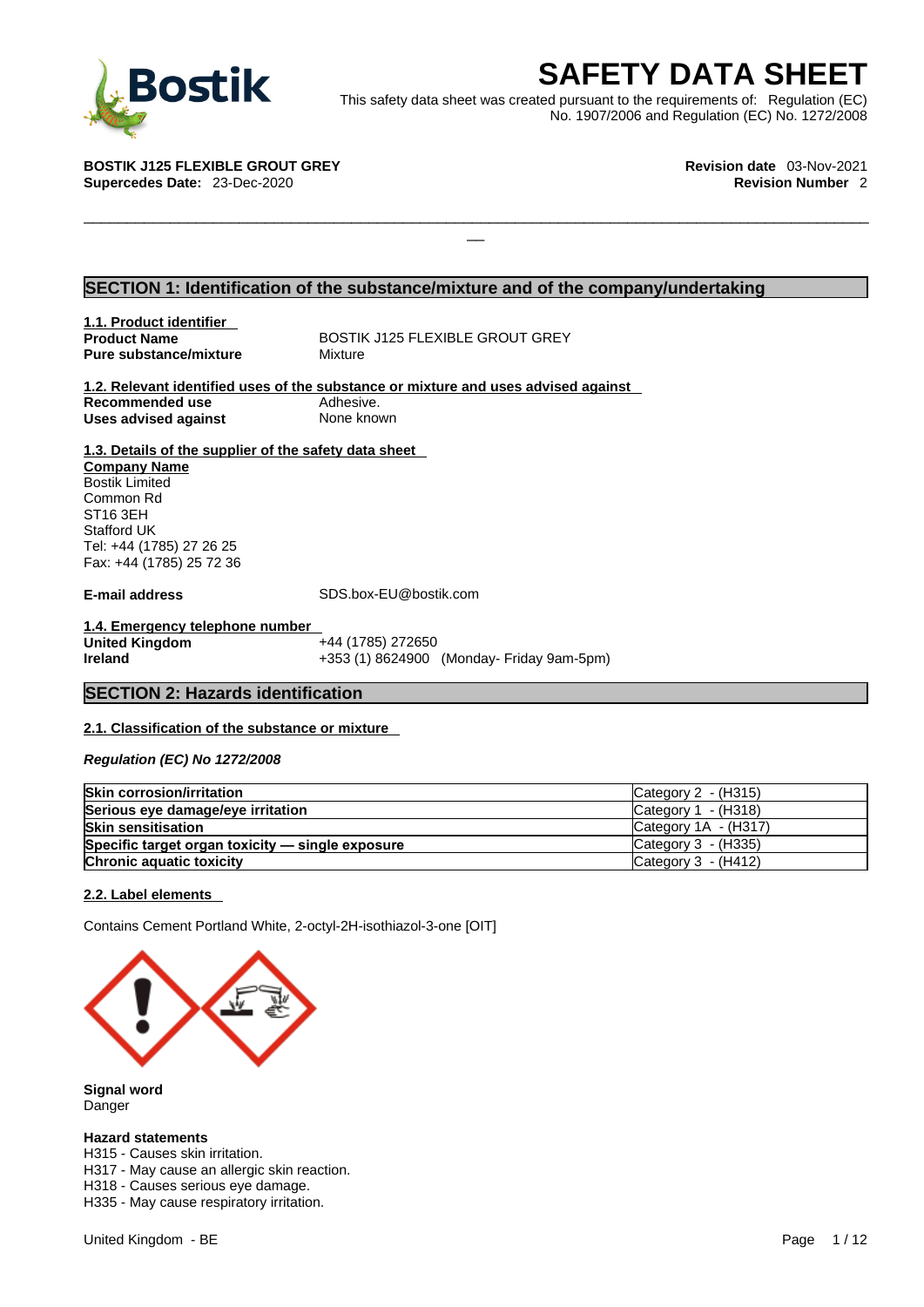\_\_\_\_\_\_\_\_\_\_\_\_\_\_\_\_\_\_\_\_\_\_\_\_\_\_\_\_\_\_\_\_\_\_\_\_\_\_\_\_\_\_\_\_\_\_\_\_\_\_\_\_\_\_\_\_\_\_\_\_\_\_\_\_\_\_\_\_\_\_\_\_\_\_\_\_\_\_\_\_\_\_\_\_\_\_\_\_\_\_\_

\_\_ **BOSTIK J125 FLEXIBLE GROUT GREY Revision date** 03-Nov-2021 **Supercedes Date:** 23-Dec-2020 **Revision Number** 2

H412 - Harmful to aquatic life with long lasting effects.

#### **Precautionary Statements - EU (§28, 1272/2008)**

P101 - If medical advice is needed, have product container or label at hand

P102 - Keep out of reach of children

P261 - Avoid breathing dust

P273 - Avoid release to the environment

P280 - Wear protective gloves and eye/face protection

P302 + P352 - IF ON SKIN: Wash with plenty of water and soap

P305 + P351 + P338 - IF IN EYES: Rinse cautiously with water for several minutes. Remove contact lenses, if present and easy to do. Continue rinsing

- P310 Immediately call a POISON CENTER or doctor
- P405 Store locked up

P501 - Dispose of contents/ container to an approved waste disposal plant

#### **2.3. Other hazards**

When cement reacts with water a strong alkaline solution is produced. Prolonged contact with wet cement or wet concrete may cause serious burns because they develop without pain being felt e.g. when kneeling in wet cement even when wearing trousers. Frequent inhalation of large quantities of cement dust over a long period of time increases the risk of developing lung disease. Product dust may be irritating to eyes, skin and respiratory system. Repeated exposure may cause skin dryness or cracking.

#### **PBT & vPvB**

This mixture contains no substance considered to be persistent, bioaccumulating or toxic (PBT). This mixture contains no substance considered to be very persistent nor very bioaccumulating (vPvB).

### **SECTION 3: Composition/information on ingredients**

#### **3.1 Substances**

Not applicable

#### **3.2 Mixtures**

| <b>Chemical name</b>                  | <b>EC No</b> | <b>CAS No</b> | Weight-%          | <b>Classification</b><br>according to<br><b>Regulation (EC)</b><br>No. 1272/2008<br>[CLP]                          | <b>Specific</b><br>concentration limit<br>(SCL) | <b>REACH</b><br>registration<br>number |
|---------------------------------------|--------------|---------------|-------------------|--------------------------------------------------------------------------------------------------------------------|-------------------------------------------------|----------------------------------------|
| Quartz                                | 238-878-4    | 14808-60-7    | $>25 - 40$        | $\wedge$                                                                                                           |                                                 | [4]                                    |
| <b>Cement Portland White</b>          | 266-043-4    | 65997-15-1    | $>25 - 40$        | STOT SE 3<br>(H335)<br>Skin Irrit. 2<br>(H315)<br>Eye Dam. 1<br>(H318)                                             |                                                 | Exempt                                 |
| Quartz (fine fraction)                | 238-878-4    | 14808-60-7    | $0.1 - 1$         | STOT RE 1<br>(H372)                                                                                                |                                                 | $[4]$                                  |
| 2-octyl-2H-isothiazol-3-o<br>ne [OIT] | 247-761-7    | 26530-20-1    | $ 0.0015 - 0.01 $ | Acute Tox. 3<br>(H301)<br>Acute Tox. 3<br>(H311)<br>Acute Tox. 2<br>(H330)<br>Skin Corr. 1B<br>(H314)<br>Eye Dam 1 | Skin Sens. 1A:<br>$C = 0.0015%$                 |                                        |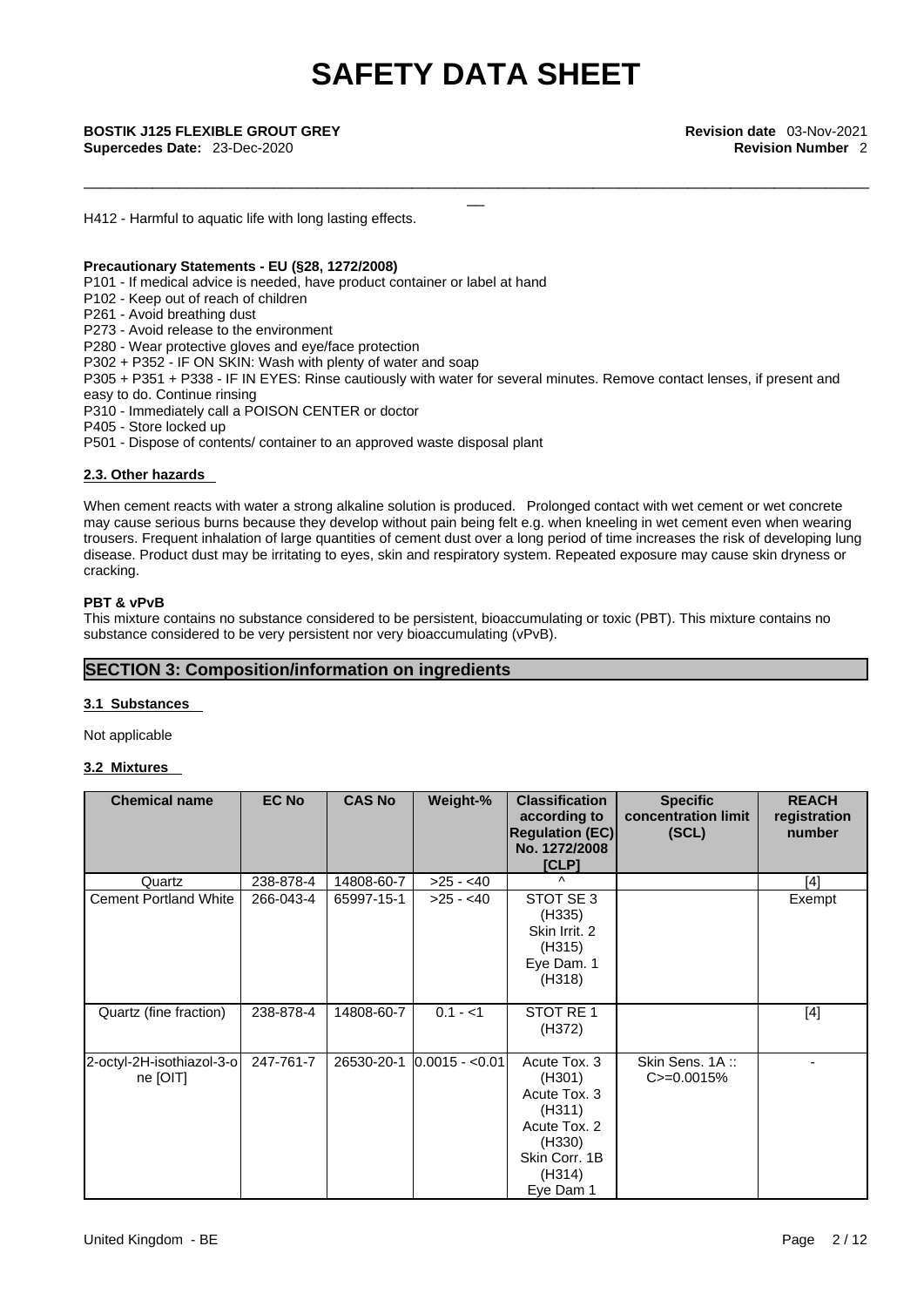\_\_\_\_\_\_\_\_\_\_\_\_\_\_\_\_\_\_\_\_\_\_\_\_\_\_\_\_\_\_\_\_\_\_\_\_\_\_\_\_\_\_\_\_\_\_\_\_\_\_\_\_\_\_\_\_\_\_\_\_\_\_\_\_\_\_\_\_\_\_\_\_\_\_\_\_\_\_\_\_\_\_\_\_\_\_\_\_\_\_\_

| <b>BOSTIK J125 FLEXIBLE GROUT GREY</b><br>Supercedes Date: 23-Dec-2020 |                  | Revision date 03-Nov-2021<br><b>Revision Number 2</b> |
|------------------------------------------------------------------------|------------------|-------------------------------------------------------|
|                                                                        |                  |                                                       |
|                                                                        | (H318)           |                                                       |
|                                                                        | Skin Sens. 1A    |                                                       |
|                                                                        | (H317)           |                                                       |
|                                                                        | Aquatic Acute 1  |                                                       |
|                                                                        | (H400)           |                                                       |
|                                                                        | Aquatic Chronic  |                                                       |
|                                                                        | 1 (H410)         |                                                       |
|                                                                        | M Factor Acute   |                                                       |
|                                                                        | $=100$           |                                                       |
|                                                                        | M Factor Chronic |                                                       |
|                                                                        | $= 100$          |                                                       |

NOTE [4] - This substance is exempted from registration according to the provisions of Article 2(7)(a) and Annex IV of REACH

#### **Full text of H- and EUH-phrases: see section 16**

Note:  $\wedge$  indicates not classified, however, the substance is listed in section 3 as it has an OEL

This product does not contain candidate substances of very high concern at a concentration >=0.1% (Regulation (EC) No. 1907/2006 (REACH), Article 59)

### **SECTION 4: First aid measures**

#### **4.1. Description of first aid measures**

| <b>General advice</b>                                            | If medical advice is needed, have product container or label at hand.                                                                                                                                                                                                                                                                                                                                                                                |
|------------------------------------------------------------------|------------------------------------------------------------------------------------------------------------------------------------------------------------------------------------------------------------------------------------------------------------------------------------------------------------------------------------------------------------------------------------------------------------------------------------------------------|
| <b>Inhalation</b>                                                | Remove to fresh air. Get medical attention immediately if symptoms occur. IF exposed<br>or concerned: Get medical advice/attention.                                                                                                                                                                                                                                                                                                                  |
| Eye contact                                                      | Do not rub affected area. Immediately flush with plenty of water. After initial flushing,<br>remove any contact lenses and continue flushing for at least 15 minutes. Consult an<br>ophthalmologist.                                                                                                                                                                                                                                                 |
| <b>Skin contact</b>                                              | Brush off loose particles from skin. Remove material from skin immediately. Take off<br>contaminated clothing and wash it before reuse.                                                                                                                                                                                                                                                                                                              |
| Ingestion                                                        | Rinse mouth. Never give anything by mouth to an unconscious person. Do NOT induce<br>vomiting. Call a doctor.                                                                                                                                                                                                                                                                                                                                        |
| Self-protection of the first aider                               | Avoid contact with skin, eyes or clothing. Wear personal protective clothing (see section<br>8).                                                                                                                                                                                                                                                                                                                                                     |
| 4.2. Most important symptoms and effects, both acute and delayed |                                                                                                                                                                                                                                                                                                                                                                                                                                                      |
| <b>Symptoms</b>                                                  | Burning sensation. Itching. Rashes. Hives. Causes serious eye damage. Irritating to<br>skin. Inhalation of dust in high concentration may cause irritation of respiratory system.<br>When cement reacts with water a strong alkaline solution is produced. Prolonged<br>contact with wet cement or wet concrete may cause serious burns because they develop<br>without pain being felt e.g. when kneeling in wet cement even when wearing trousers. |
|                                                                  | 4.3. Indication of any immediate medical attention and special treatment needed                                                                                                                                                                                                                                                                                                                                                                      |
| Note to doctors                                                  | May cause sensitisation in susceptible persons. Treat symptomatically.                                                                                                                                                                                                                                                                                                                                                                               |
| <b>SECTION 5: Firefighting measures</b>                          |                                                                                                                                                                                                                                                                                                                                                                                                                                                      |
| 5.1. Extinguishing media                                         |                                                                                                                                                                                                                                                                                                                                                                                                                                                      |
| <b>Suitable Extinguishing Media</b>                              | Use extinguishing measures that are appropriate to local circumstances and the                                                                                                                                                                                                                                                                                                                                                                       |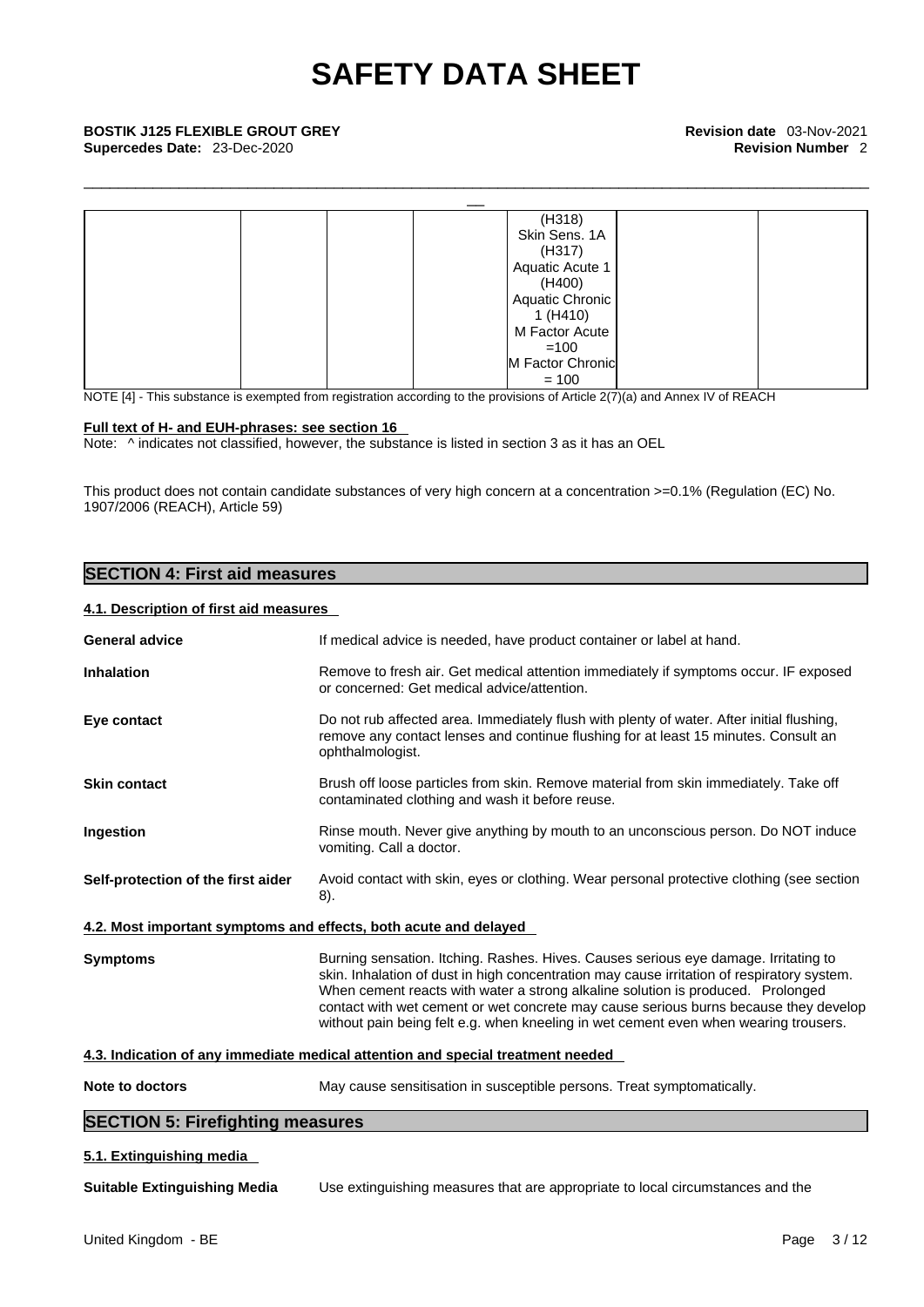**Supercedes Date:** 23-Dec-2020 **Revision Number** 2

| <b>BOSTIK J125 FLEXIBLE GROUT GREY</b><br>Supercedes Date: 23-Dec-2020 | Revision date 03-Nov-2021<br><b>Revision Number 2</b>                                                                                                                                                                                                        |  |
|------------------------------------------------------------------------|--------------------------------------------------------------------------------------------------------------------------------------------------------------------------------------------------------------------------------------------------------------|--|
|                                                                        | surrounding environment.                                                                                                                                                                                                                                     |  |
| Unsuitable extinguishing media                                         | No information available.                                                                                                                                                                                                                                    |  |
| 5.2. Special hazards arising from the substance or mixture             |                                                                                                                                                                                                                                                              |  |
| chemical                                                               | Specific hazards arising from the Product is or contains a sensitiser. May cause sensitisation by skin contact.                                                                                                                                              |  |
| <b>Hazardous combustion products</b>                                   | Silicon dioxide.                                                                                                                                                                                                                                             |  |
| 5.3. Advice for firefighters                                           |                                                                                                                                                                                                                                                              |  |
| precautions for fire-fighters                                          | Special protective equipment and Firefighters should wear self-contained breathing apparatus and full firefighting turnout<br>gear. Use personal protection equipment.                                                                                       |  |
| <b>SECTION 6: Accidental release measures</b>                          |                                                                                                                                                                                                                                                              |  |
|                                                                        | 6.1. Personal precautions, protective equipment and emergency procedures                                                                                                                                                                                     |  |
| <b>Personal precautions</b>                                            | Avoid generation of dust. Do not get in eyes, on skin, or on clothing. Use personal<br>protective equipment as required.                                                                                                                                     |  |
| <b>Other information</b>                                               | Refer to protective measures listed in Sections 7 and 8.                                                                                                                                                                                                     |  |
| For emergency responders                                               | Use personal protection recommended in Section 8.                                                                                                                                                                                                            |  |
| 6.2. Environmental precautions                                         |                                                                                                                                                                                                                                                              |  |
| <b>Environmental precautions</b>                                       | Prevent product from entering drains. Do not allow to enter into soil/subsoil.                                                                                                                                                                               |  |
| 6.3. Methods and material for containment and cleaning up              |                                                                                                                                                                                                                                                              |  |
| <b>Methods for containment</b>                                         | Cover powder spill with plastic sheet or tarp to minimise spreading and keep powder dry.<br>Prevent dust cloud.                                                                                                                                              |  |
| Methods for cleaning up                                                | Do not dry sweep dust. Wet dust with water before sweeping or use a vacuum to collect<br>dust. Use appropriate personal protective equipment (PPE). Carefully shovel or sweep<br>up spilled material and place in suitable container. Avoid generating dust. |  |
| Prevention of secondary hazards                                        | Clean contaminated objects and areas thoroughly observing environmental regulations.                                                                                                                                                                         |  |
| 6.4. Reference to other sections                                       |                                                                                                                                                                                                                                                              |  |
| <b>Reference to other sections</b>                                     | See section 8 for more information. See section 13 for more information.                                                                                                                                                                                     |  |
| <b>SECTION 7: Handling and storage</b>                                 |                                                                                                                                                                                                                                                              |  |
| 7.1. Precautions for safe handling                                     |                                                                                                                                                                                                                                                              |  |
| Advice on safe handling                                                | Ensure adequate ventilation. Avoid generation of dust. Avoid contact with skin, eyes or<br>clothing. Use personal protection equipment. Take off contaminated clothing and wash it<br>before reuse.                                                          |  |
| <b>General hygiene considerations</b>                                  | Avoid contact with skin, eyes or clothing. Wear suitable gloves and eye/face protection.<br>Do not eat, drink or smoke when using this product.                                                                                                              |  |
| 7.2. Conditions for safe storage, including any incompatibilities      |                                                                                                                                                                                                                                                              |  |
| <b>Storage Conditions</b>                                              | Keep containers tightly closed in a dry, cool and well-ventilated place. Store locked up.<br>Keep out of the reach of children. Keep the packing dry and well sealed to prevent                                                                              |  |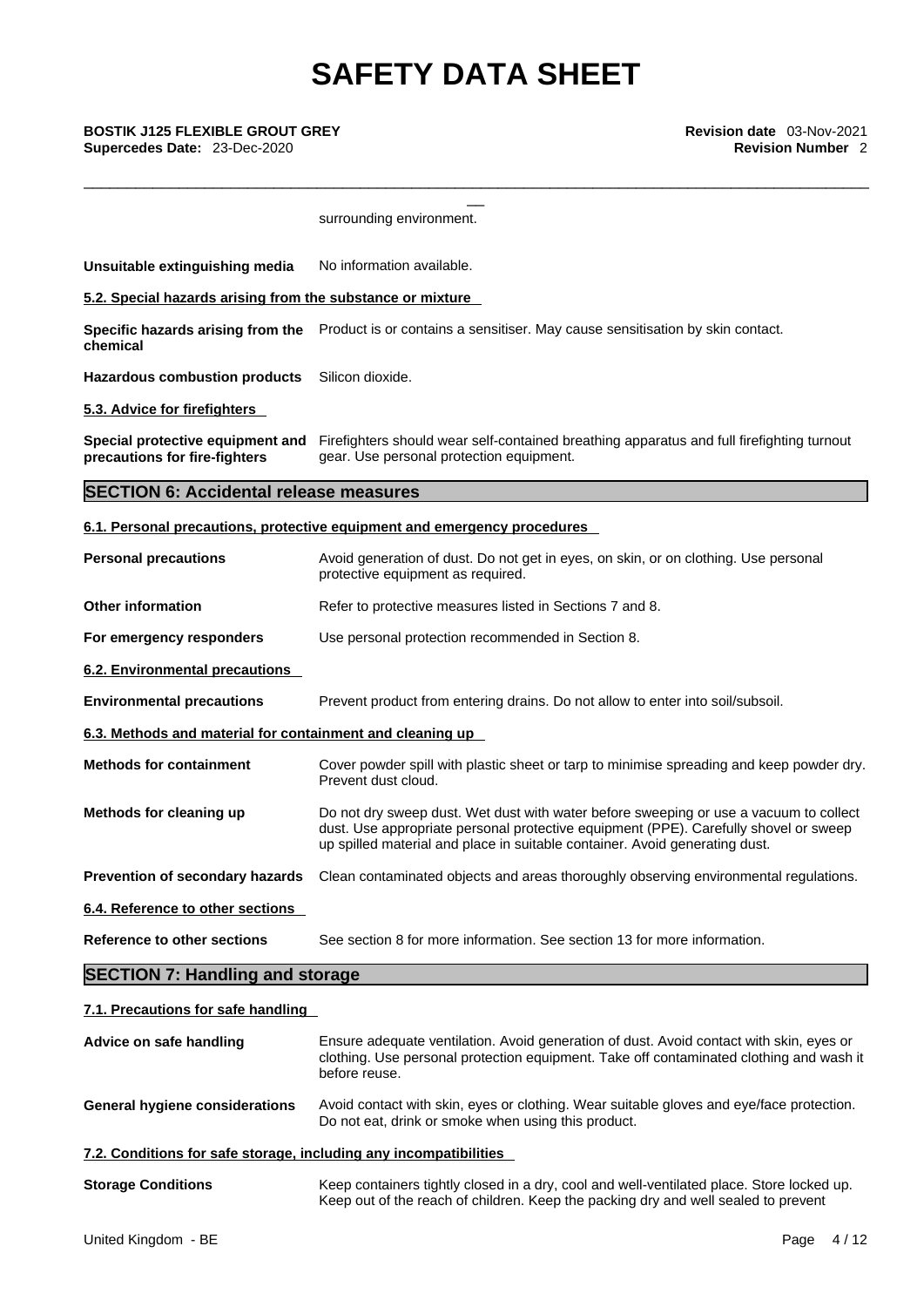\_\_\_\_\_\_\_\_\_\_\_\_\_\_\_\_\_\_\_\_\_\_\_\_\_\_\_\_\_\_\_\_\_\_\_\_\_\_\_\_\_\_\_\_\_\_\_\_\_\_\_\_\_\_\_\_\_\_\_\_\_\_\_\_\_\_\_\_\_\_\_\_\_\_\_\_\_\_\_\_\_\_\_\_\_\_\_\_\_\_\_

contamination and absorption of humidity.

#### **7.3. Specific end use(s)**

**Specific use(s)** Adhesive.

**Risk Management Methods (RMM)** The information required is contained in this Safety Data Sheet.

**Other information Observe technical data sheet.** 

### **SECTION 8: Exposure controls/personal protection**

#### **8.1. Control parameters**

#### **Exposure Limits**

| <b>Chemical name</b>                       | <b>European Union</b>     | <b>United Kingdom</b>                                                                                                                     |
|--------------------------------------------|---------------------------|-------------------------------------------------------------------------------------------------------------------------------------------|
| Quartz<br>14808-60-7                       | TWA: $0.1 \text{ mg/m}^3$ | TWA: $0.1 \text{ mg/m}^3$                                                                                                                 |
| <b>Cement Portland White</b><br>65997-15-1 |                           | STEL: $30 \text{ mg/m}^3$<br>STEL: 12 mg/m <sup>3</sup><br>TWA: 10 mg/m <sup>3</sup> (inhalable)<br>TWA: 4 mg/m <sup>3</sup> (respirable) |
| Dust<br>RR-12364-8                         |                           | TWA: $10 \text{ mg/m}^3$<br>TWA: $4 \text{ mg/m}^3$<br>STEL: $30 \text{ mg/m}^3$<br>STEL: $12 \text{ mg/m}^3$                             |
| Quartz (fine fraction)<br>14808-60-7       | TWA: $0.1 \text{ mg/m}^3$ | TWA: $0.1 \text{ mg/m}^3$                                                                                                                 |

**Derived No Effect Level (DNEL)** No information available

**Predicted No Effect Concentration** No information available. **(PNEC)** 

#### **8.2. Exposure controls**

| <b>Engineering controls</b>            | Ensure adequate ventilation, especially in confined areas. Vapours/aerosols must be<br>exhausted directly at the point of origin.                                                                                                                                                                             |
|----------------------------------------|---------------------------------------------------------------------------------------------------------------------------------------------------------------------------------------------------------------------------------------------------------------------------------------------------------------|
| Personal protective equipment          |                                                                                                                                                                                                                                                                                                               |
| <b>Eye/face protection</b>             | Tight sealing safety goggles. Face protection shield. Wear safety glasses with side<br>shields (or goggles).                                                                                                                                                                                                  |
| <b>Hand protection</b>                 | Wear protective gloves. Gloves must conform to standard EN 374. For operations where<br>prolonged or repeated skin contact may occur, impervious gloves should be worn.<br>Gloves made of plastic or rubber. Gloves should be replaced regularly and if there is any<br>sign of damage to the glove material. |
| Skin and body protection               | Suitable protective clothing. Gloves made of plastic or rubber. Avoid contact with skin,<br>eyes or clothing. Wear appropriate personal protective clothing to prevent skin contact.                                                                                                                          |
| <b>Respiratory protection</b>          | No protective equipment is needed under normal use conditions. If exposure limits are<br>exceeded or irritation is experienced, ventilation and evacuation may be required. Avoid<br>generation of dust. Possible nuisance dust.                                                                              |
| <b>Recommended filter type:</b>        | black. Wear a respirator conforming to EN 140 with Type P2/P3 filter or better.                                                                                                                                                                                                                               |
| <b>Environmental exposure controls</b> | Do not allow into any sewer, on the ground or into any body of water.                                                                                                                                                                                                                                         |
|                                        |                                                                                                                                                                                                                                                                                                               |

### **SECTION 9: Physical and chemical properties**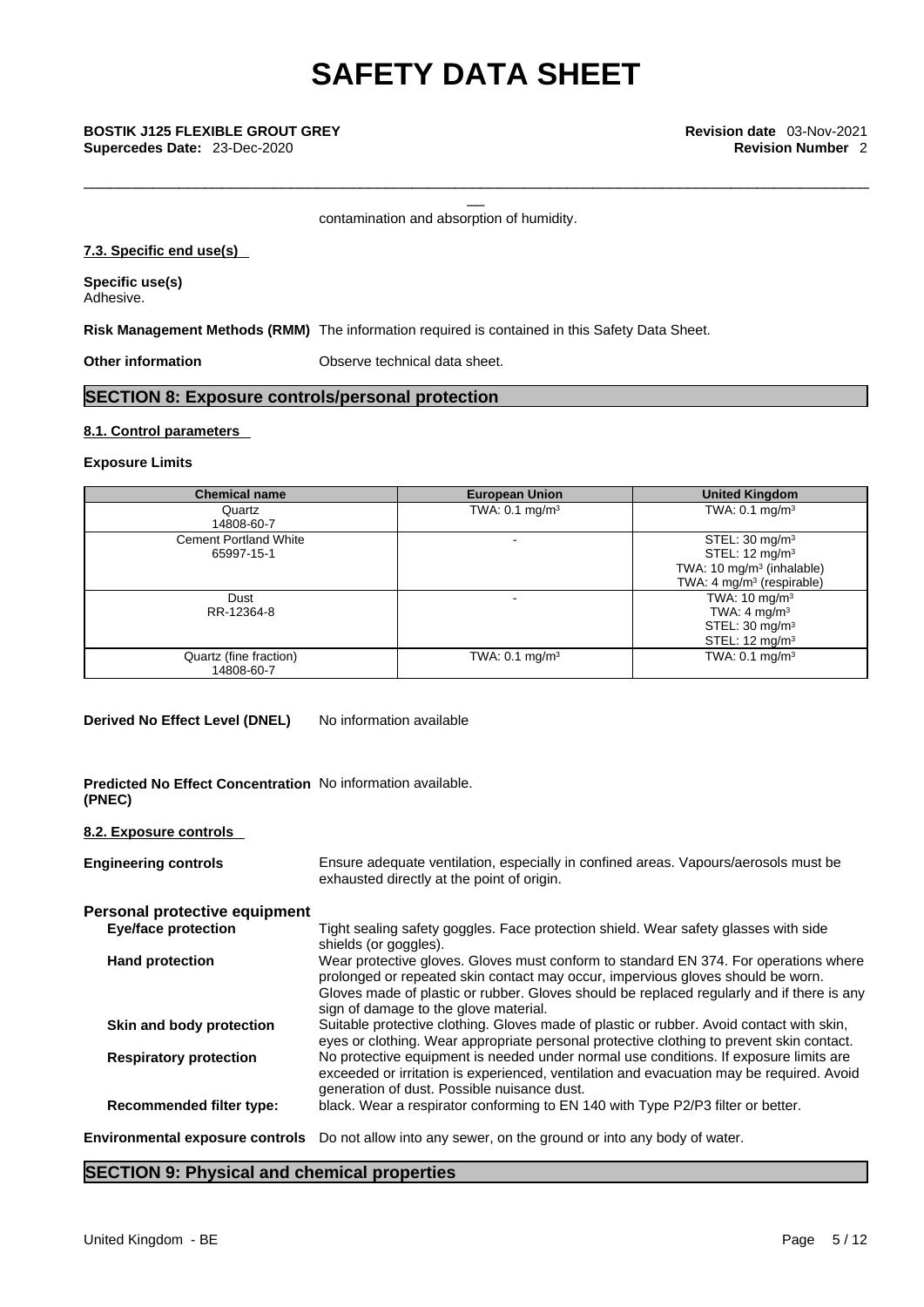\_\_\_\_\_\_\_\_\_\_\_\_\_\_\_\_\_\_\_\_\_\_\_\_\_\_\_\_\_\_\_\_\_\_\_\_\_\_\_\_\_\_\_\_\_\_\_\_\_\_\_\_\_\_\_\_\_\_\_\_\_\_\_\_\_\_\_\_\_\_\_\_\_\_\_\_\_\_\_\_\_\_\_\_\_\_\_\_\_\_\_

### **9.1. Information on basic physical and chemical properties**

| <b>Physical state</b><br>Appearance<br><b>Colour</b><br><b>Odour</b><br><b>Odour threshold</b> | Powder Solid<br>Powder<br>Grey<br>Characteristic<br>No information available |                  |
|------------------------------------------------------------------------------------------------|------------------------------------------------------------------------------|------------------|
| <b>Property</b><br>рH                                                                          | <b>Values</b>                                                                | Remarks • Method |
| pH (as aqueous solution)                                                                       | No data available                                                            |                  |
| Melting point / freezing point                                                                 | Not applicable .<br>°С                                                       |                  |
| Initial boiling point and boiling                                                              | Not applicable .<br>°C                                                       |                  |
| range                                                                                          |                                                                              |                  |
| <b>Flash point</b>                                                                             | Not applicable . °C                                                          |                  |
| <b>Evaporation rate</b>                                                                        | Not applicable.                                                              |                  |
| <b>Flammability</b>                                                                            | No data available                                                            |                  |
| <b>Flammability Limit in Air</b>                                                               |                                                                              |                  |
| Upper flammability or explosive No data available<br><b>limits</b>                             |                                                                              |                  |
| Lower flammability or explosive No data available                                              |                                                                              |                  |
| <b>limits</b>                                                                                  |                                                                              |                  |
| Vapour pressure                                                                                | No data available                                                            |                  |
| <b>Relative vapour density</b>                                                                 | No data available                                                            |                  |
| <b>Relative density</b>                                                                        | No data available                                                            |                  |
| <b>Water solubility</b>                                                                        | Cement based products react and                                              |                  |
|                                                                                                | solidify in contact with water                                               |                  |
| Solubility(ies)                                                                                | No data available                                                            |                  |
| <b>Partition coefficient</b>                                                                   | No data available                                                            |                  |
| <b>Autoignition temperature</b>                                                                | No data available                                                            |                  |
| <b>Decomposition temperature</b>                                                               | No data available                                                            |                  |
| <b>Kinematic viscosity</b><br><b>Dynamic viscosity</b>                                         | Not applicable .                                                             |                  |
| <b>Explosive properties</b>                                                                    | Not applicable.<br>No data available                                         |                  |
| <b>Oxidising properties</b>                                                                    | No data available                                                            |                  |
|                                                                                                |                                                                              |                  |
|                                                                                                |                                                                              |                  |
| 9.2. Other information                                                                         |                                                                              |                  |
| Solid content (%)                                                                              | 100                                                                          |                  |
| <b>Softening Point</b>                                                                         | Not relevant                                                                 |                  |
| <b>VOC Content (%)</b><br><b>Density</b>                                                       | No data available                                                            |                  |

## **SECTION 10: Stability and reactivity**

| 10.1. Reactivity                         |                                                                                     |
|------------------------------------------|-------------------------------------------------------------------------------------|
| <b>Reactivity</b>                        | Product cures with moisture.                                                        |
| 10.2. Chemical stability                 |                                                                                     |
| <b>Stability</b>                         | Keep away from Incompatible materials. Stable under recommended storage conditions. |
| <b>Explosion data</b>                    |                                                                                     |
| Sensitivity to mechanical<br>impact      | None.                                                                               |
| Sensitivity to static discharge          | None.                                                                               |
| 10.3. Possibility of hazardous reactions |                                                                                     |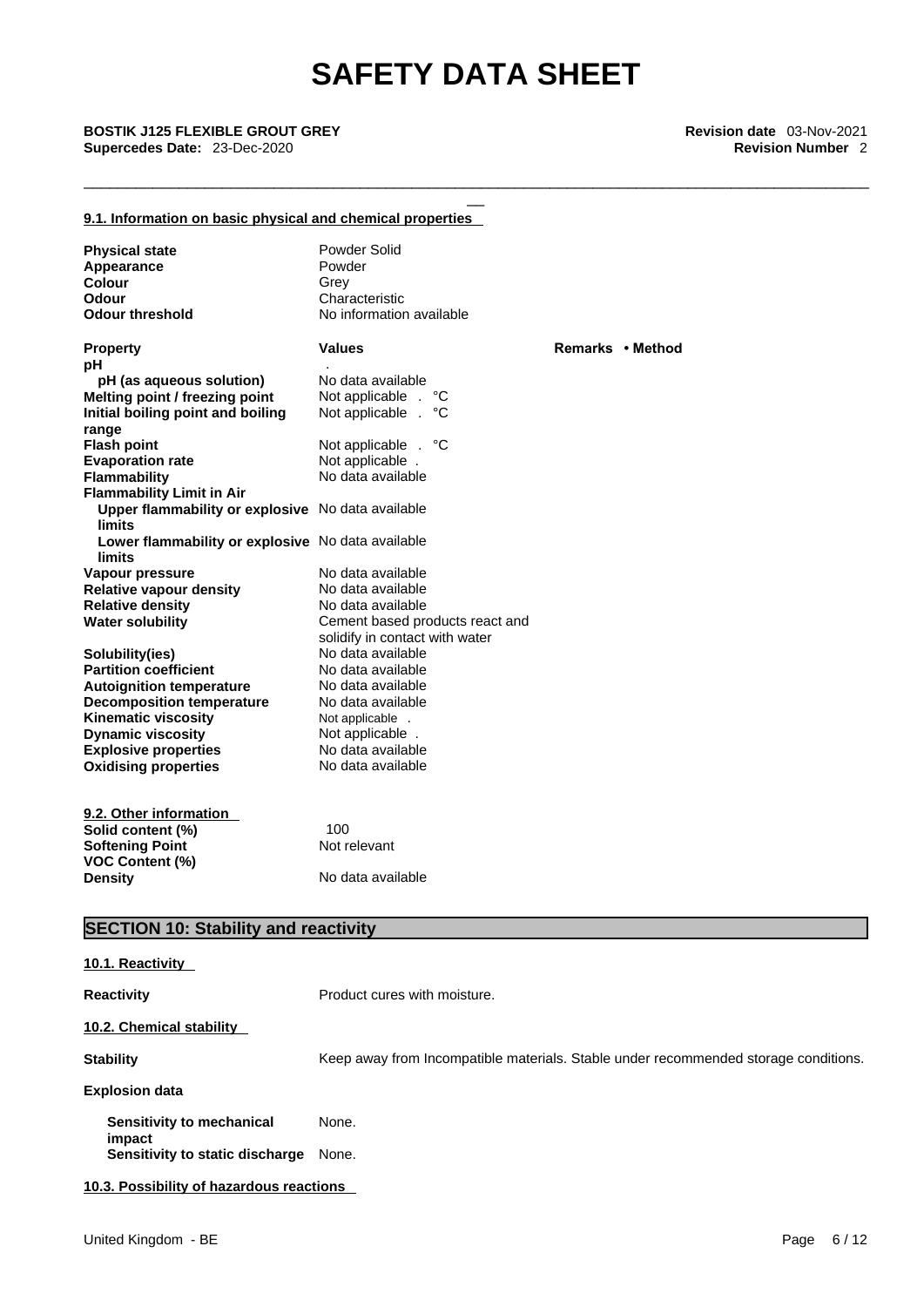\_\_\_\_\_\_\_\_\_\_\_\_\_\_\_\_\_\_\_\_\_\_\_\_\_\_\_\_\_\_\_\_\_\_\_\_\_\_\_\_\_\_\_\_\_\_\_\_\_\_\_\_\_\_\_\_\_\_\_\_\_\_\_\_\_\_\_\_\_\_\_\_\_\_\_\_\_\_\_\_\_\_\_\_\_\_\_\_\_\_\_

\_\_ **BOSTIK J125 FLEXIBLE GROUT GREY Revision date** 03-Nov-2021 **Supercedes Date:** 23-Dec-2020 **Revision Number** 2

**Possibility of hazardous reactions** None under normal processing.

**10.4. Conditions to avoid** 

**Conditions to avoid** Product cures with moisture.

**10.5. Incompatible materials**

**Incompatible materials** Strong acids. Strong bases. Strong oxidising agents. Acids. Aluminium.

#### **10.6. Hazardous decomposition products**

**Hazardous decomposition products**  None under normal use conditions. Stable under recommended storage conditions.

### **SECTION 11: Toxicological information**

#### **11.1. Information on toxicological effects**

### **Information on likely routes of exposure**

#### **Product Information**

| <b>Inhalation</b>   | Specific test data for the substance or mixture is not available. May cause irritation of<br>respiratory tract.                                                                                                                                           |
|---------------------|-----------------------------------------------------------------------------------------------------------------------------------------------------------------------------------------------------------------------------------------------------------|
| Eye contact         | Specific test data for the substance or mixture is not available. Causes serious eye<br>damage. May cause irreversible damage to eyes.                                                                                                                    |
| <b>Skin contact</b> | Specific test data for the substance or mixture is not available. May cause sensitisation<br>by skin contact. Repeated or prolonged skin contact may cause allergic reactions with<br>susceptible persons. (based on components). Causes skin irritation. |
| Ingestion           | Specific test data for the substance or mixture is not available. Ingestion may cause<br>gastrointestinal irritation, nausea, vomiting and diarrhoea.                                                                                                     |
|                     | Symptoms related to the physical, chemical and toxicological characteristics                                                                                                                                                                              |
| Symptoms            | Redness. Burning. May cause blindness. Itching. Rashes. Hives. May cause redness                                                                                                                                                                          |

and tearing of the eyes.

**Numerical measures of toxicity**

#### **Acute toxicity**

#### **Component Information**

| Chemical name                                      | Oral LD50             | Dermal LD50                              | Inhalation LC50 |
|----------------------------------------------------|-----------------------|------------------------------------------|-----------------|
| Quartz                                             | >2000 mg/kg (Rattus)  |                                          |                 |
| 14808-60-7                                         |                       |                                          |                 |
| <b>Cement Portland White</b><br>65997-15-1         | >2000 mg/Kg           | >2000 mg/Kg                              |                 |
| Quartz (fine fraction)<br>14808-60-7               | >2000 mg/kg (Rattus)  |                                          |                 |
| 2-octyl-2H-isothiazol-3-one<br>[OIT]<br>26530-20-1 | $=125$ mg/kg (Rattus) | $= 690$ mg/kg (Oryctolagus<br>cuniculus) |                 |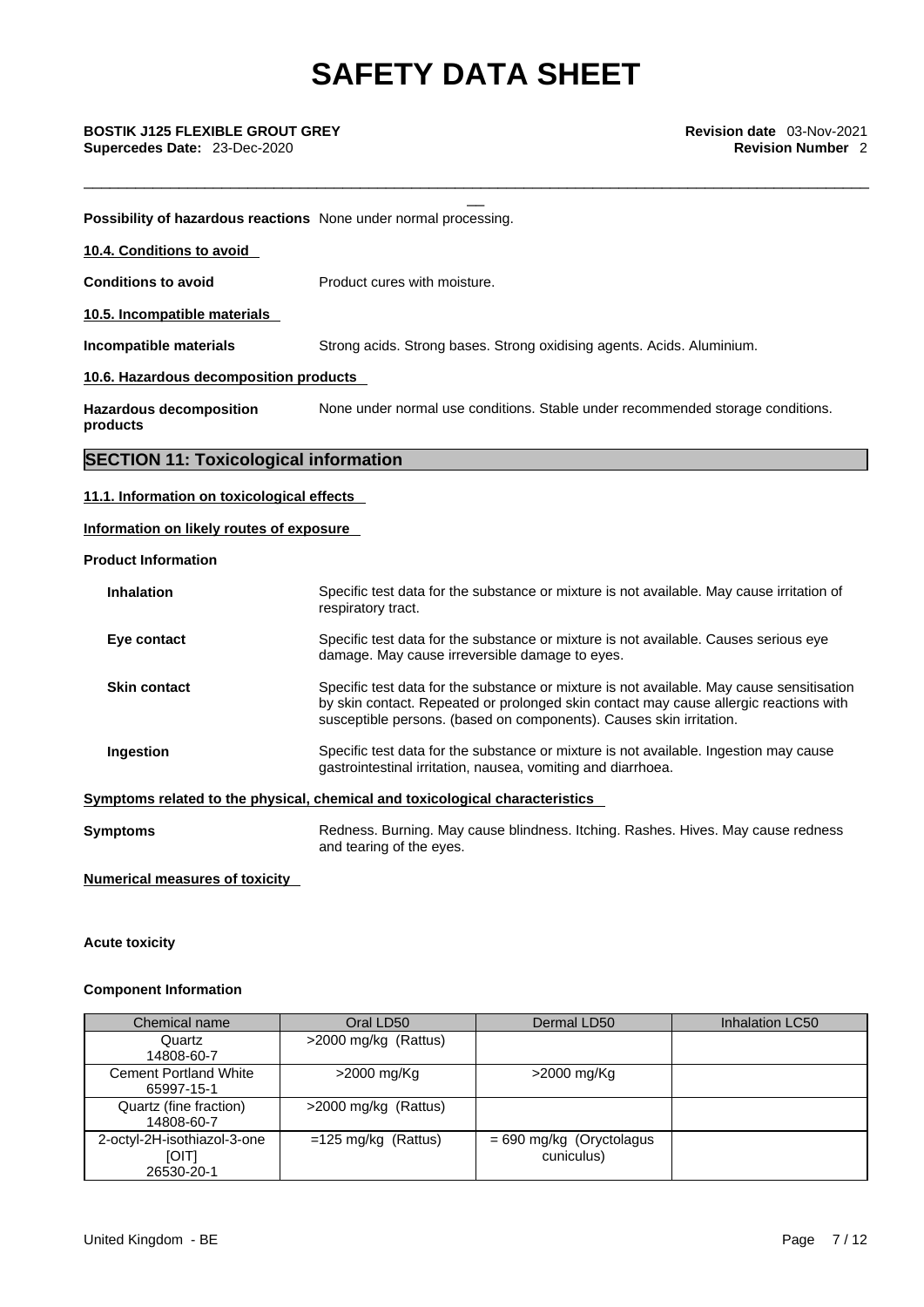\_\_\_\_\_\_\_\_\_\_\_\_\_\_\_\_\_\_\_\_\_\_\_\_\_\_\_\_\_\_\_\_\_\_\_\_\_\_\_\_\_\_\_\_\_\_\_\_\_\_\_\_\_\_\_\_\_\_\_\_\_\_\_\_\_\_\_\_\_\_\_\_\_\_\_\_\_\_\_\_\_\_\_\_\_\_\_\_\_\_\_

|                                           | Delayed and immediate effects as well as chronic effects from short and long-term exposure               |  |
|-------------------------------------------|----------------------------------------------------------------------------------------------------------|--|
| <b>Skin corrosion/irritation</b>          | Classification based on data available for ingredients. Irritating to skin.                              |  |
| Serious eye damage/eye irritation         | Classification based on data available for ingredients. Causes burns. Risk of serious<br>damage to eyes. |  |
| Respiratory or skin sensitisation         | May cause sensitisation by skin contact.                                                                 |  |
| <b>Germ cell mutagenicity</b>             | Based on available data, the classification criteria are not met.                                        |  |
| Carcinogenicity                           | Based on available data, the classification criteria are not met.                                        |  |
| <b>Reproductive toxicity</b>              | Based on available data, the classification criteria are not met.                                        |  |
| <b>STOT - single exposure</b>             | May cause respiratory irritation.                                                                        |  |
| <b>STOT - repeated exposure</b>           | Based on available data, the classification criteria are not met.                                        |  |
| <b>Aspiration hazard</b>                  | Based on available data, the classification criteria are not met.                                        |  |
| 11.2. Information on other hazards        |                                                                                                          |  |
| 11.2.1. Endocrine disrupting properties   |                                                                                                          |  |
| <b>Endocrine disrupting properties</b>    | No information available.                                                                                |  |
| 11.2.2. Other information                 |                                                                                                          |  |
| Other adverse effects                     | No information available.                                                                                |  |
| <b>SECTION 12: Ecological information</b> |                                                                                                          |  |

### **12.1. Toxicity**

**Ecotoxicity** Harmful to aquatic life with long lasting effects.

| Chemical name                                       | Algae/aguatic<br>plants                                     | Fish                                                                                          | Toxicity to<br>microorganisms | Crustacea                                | M-Factor | M-Factor<br>(long-term) |
|-----------------------------------------------------|-------------------------------------------------------------|-----------------------------------------------------------------------------------------------|-------------------------------|------------------------------------------|----------|-------------------------|
| 2-octyl-2H-isothiazol-3-<br>one [OIT]<br>26530-20-1 | $EC50(72h) =$<br>$0.084$ mg/L<br>subspicatus)<br>(OECD 201) | $LC50 (96h) =$<br>$0.036$ mg/L<br>(Scenedesmus   (Oncorhynchus  <br>  mykiss) (OECD  <br>203) |                               | EC50 (48h)<br>$=0.42$ mg/L<br>(OECD 202) | 100      | 100                     |

### **12.2. Persistence and degradability**

**Persistence and degradability** No information available.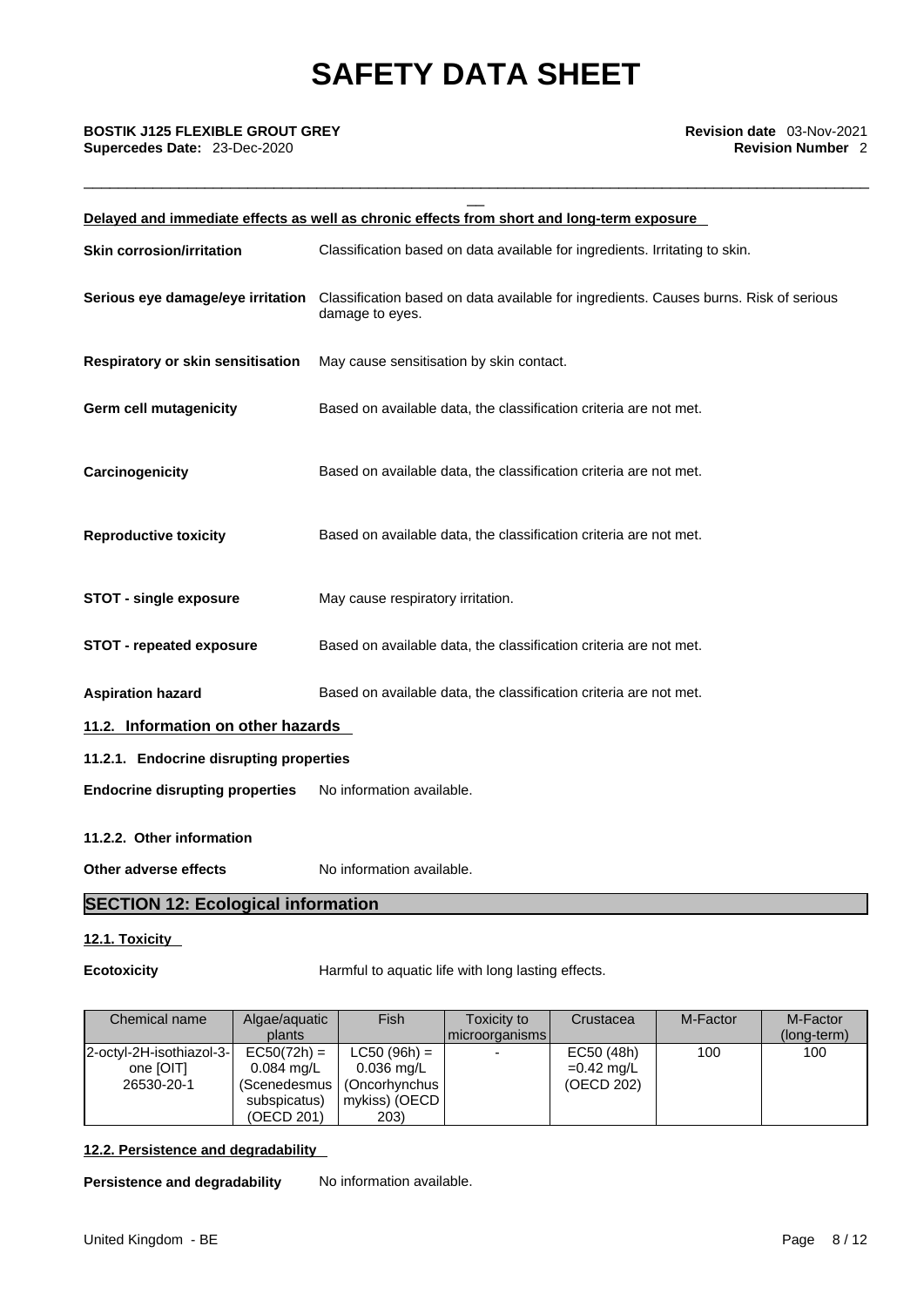**Supercedes Date:** 23-Dec-2020 **Revision Number** 2

| <b>Component Information</b>                   |                      |                        |                       |
|------------------------------------------------|----------------------|------------------------|-----------------------|
| 2-octyl-2H-isothiazol-3-one [OIT] (26530-20-1) |                      |                        |                       |
| <b>Method</b>                                  | <b>Exposure time</b> | <b>Value</b>           | <b>Results</b>        |
| OECD Test No. 309: Aerobic                     |                      | $H$ alf-life 0.6-1.4 d | Readily biodegradable |
| Mineralization in Surface Water -              |                      |                        |                       |
| Simulation Biodegradation Test                 |                      |                        |                       |

\_\_\_\_\_\_\_\_\_\_\_\_\_\_\_\_\_\_\_\_\_\_\_\_\_\_\_\_\_\_\_\_\_\_\_\_\_\_\_\_\_\_\_\_\_\_\_\_\_\_\_\_\_\_\_\_\_\_\_\_\_\_\_\_\_\_\_\_\_\_\_\_\_\_\_\_\_\_\_\_\_\_\_\_\_\_\_\_\_\_\_

#### **12.3. Bioaccumulative potential**

**Bioaccumulation** No information available.

#### **Component Information**

| Chemical name                     | <b>Partition coefficient</b> | Bioconcentration factor (BCF) |
|-----------------------------------|------------------------------|-------------------------------|
| Quartz                            |                              |                               |
| 14808-60-7                        |                              |                               |
| 2-octyl-2H-isothiazol-3-one [OIT] | 2.92                         |                               |
| 26530-20-1                        |                              |                               |

#### **12.4. Mobility in soil**

**Mobility in soil** No information available.

#### **12.5. Results of PBT and vPvB assessment**

**PBT and vPvB assessment** The product does not contain any substance(s) classified as PBT or vPvB.

| Chemical name                     | PBT and vPvB assessment         |
|-----------------------------------|---------------------------------|
| 2-octyl-2H-isothiazol-3-one [OIT] | The substance is not PBT / vPvB |
| 26530-20-1                        |                                 |

### **12.6. Other adverse effects**

**Other adverse effects** No information available.

## **SECTION 13: Disposal considerations**

#### **13.1. Waste treatment methods**

| Waste from residues/unused<br>products | Dispose of in accordance with local regulations. Dispose of waste in accordance with<br>environmental legislation.                                                                                                                                                                                                                                                                                  |
|----------------------------------------|-----------------------------------------------------------------------------------------------------------------------------------------------------------------------------------------------------------------------------------------------------------------------------------------------------------------------------------------------------------------------------------------------------|
| <b>Contaminated packaging</b>          | Do not reuse empty containers.                                                                                                                                                                                                                                                                                                                                                                      |
| <b>European Waste Catalogue</b>        | 17,09,04 mixed construction and demolition wastes other than those mentioned in 17,09<br>01, 17 09 02 and 17 09 03<br>10 13 06 particulates and dust (except 10 13 12 and 10 13 13)<br>Cured product can be treated as construction waste. In the management of larger<br>quantities consult with local authorities and local waste disposal company<br>10 13 14 waste concrete and concrete sludge |
| <b>Other information</b>               | Waste codes should be assigned by the user based on the application for which the<br>product was used.                                                                                                                                                                                                                                                                                              |

## **SECTION 14: Transport information**

### **Land transport (ADR/RID)**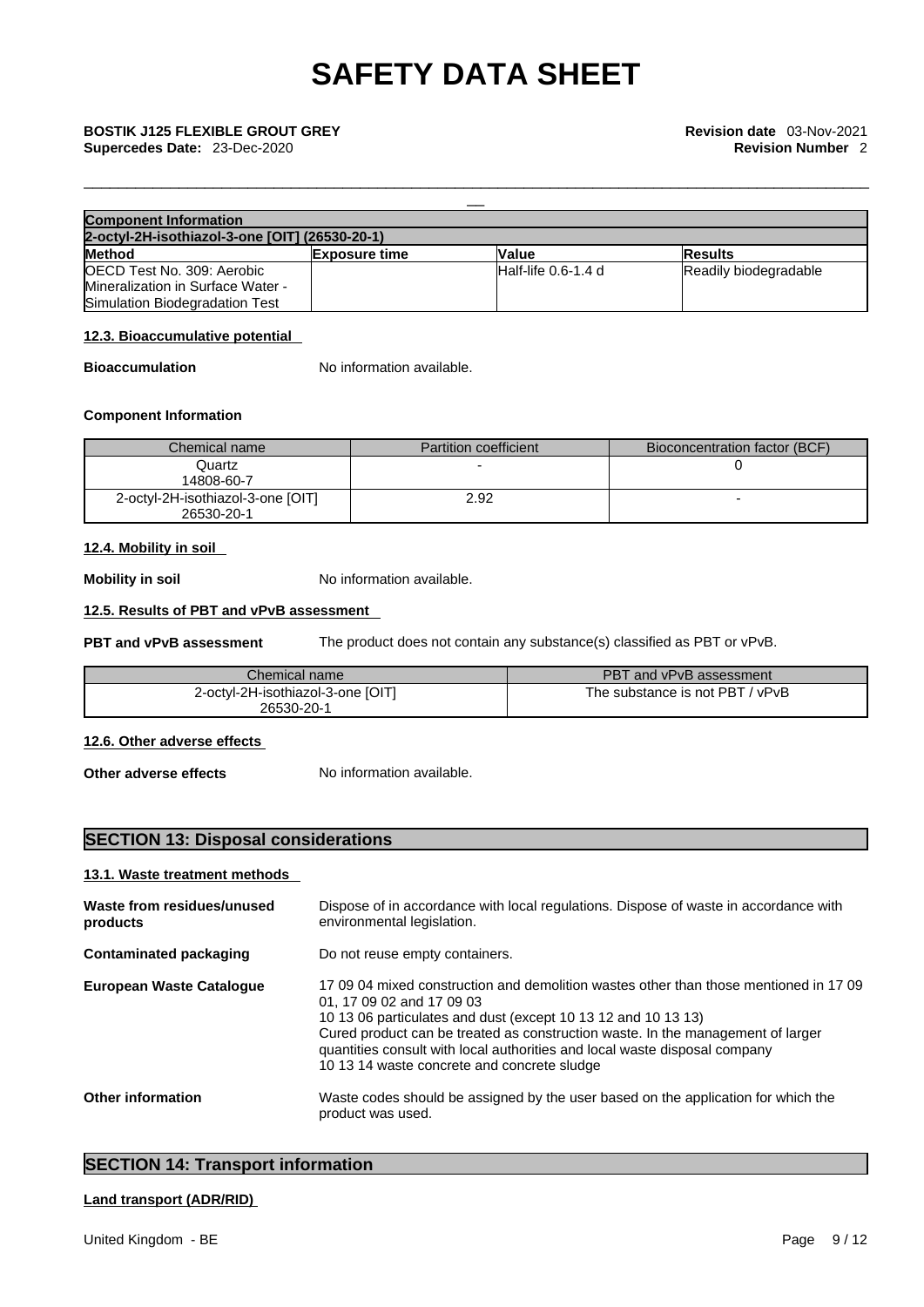\_\_\_\_\_\_\_\_\_\_\_\_\_\_\_\_\_\_\_\_\_\_\_\_\_\_\_\_\_\_\_\_\_\_\_\_\_\_\_\_\_\_\_\_\_\_\_\_\_\_\_\_\_\_\_\_\_\_\_\_\_\_\_\_\_\_\_\_\_\_\_\_\_\_\_\_\_\_\_\_\_\_\_\_\_\_\_\_\_\_\_

\_\_ **BOSTIK J125 FLEXIBLE GROUT GREY Revision date** 03-Nov-2021 **Supercedes Date:** 23-Dec-2020 **Revision Number** 2

|             | 14.1 UN number or ID number<br>14.2 Proper Shipping Name<br>14.3 Transport hazard class(es)<br>14.4 Packing group<br>14.5 Environmental hazards<br><b>14.6 Special Provisions</b> | Not regulated<br>Not regulated<br>Not regulated<br>Not regulated<br>Not applicable<br>None |                |
|-------------|-----------------------------------------------------------------------------------------------------------------------------------------------------------------------------------|--------------------------------------------------------------------------------------------|----------------|
| <b>IMDG</b> |                                                                                                                                                                                   |                                                                                            |                |
|             | 14.1 UN number or ID number                                                                                                                                                       | Not regulated                                                                              |                |
|             | 14.2 Proper Shipping Name                                                                                                                                                         | Not regulated                                                                              |                |
|             | 14.3 Transport hazard class(es)                                                                                                                                                   | Not regulated                                                                              |                |
|             | 14.4 Packing group                                                                                                                                                                | Not regulated                                                                              |                |
|             | 14.5 Marine pollutant                                                                                                                                                             | NΡ                                                                                         |                |
|             | <b>14.6 Special Provisions</b>                                                                                                                                                    | None                                                                                       |                |
|             |                                                                                                                                                                                   | 14.7 Transport in bulk according to Annex II of MARPOL and the IBC Code                    | Not applicable |

| Air transport (ICAO-TI / IATA-DGR) |                                 |                |  |
|------------------------------------|---------------------------------|----------------|--|
|                                    | 14.1 UN number or ID number     | Not regulated  |  |
|                                    | 14.2 Proper Shipping Name       | Not regulated  |  |
|                                    | 14.3 Transport hazard class(es) | Not regulated  |  |
|                                    | 14.4 Packing group              | Not regulated  |  |
|                                    | 14.5 Environmental hazards      | Not applicable |  |
|                                    | <b>14.6 Special Provisions</b>  | None           |  |

#### **Section 15: REGULATORY INFORMATION**

#### **15.1. Safety, health and environmental regulations/legislation specific for the substance or mixture**

#### **European Union**

Take note of Directive 98/24/EC on the protection of the health and safety of workers from the risks related to chemical agents at work

Check whether measures in accordance with Directive 94/33/EC for the protection of young people at work must be taken.

Take note of Directive 92/85/EC on the protection of pregnant and breastfeeding women at work

#### **Registration, Evaluation, Authorization, and Restriction of Chemicals (REACh) Regulation (EC 1907/2006)**

#### **SVHC: Substances of Very High Concern for Authorisation:**

This product does not contain candidate substances of very high concern at a concentration >=0.1% (Regulation (EC) No. 1907/2006 (REACH), Article 59)

#### **EU-REACH (1907/2006) - Annex XVII - Substances subject to Restriction**

This product does not contain substances subject to restriction (Regulation (EC) No. 1907/2006 (REACH), Annex XVII).

#### **Substance subject to authorisation per REACH Annex XIV**

This product does not contain substances subject to authorisation (Regulation (EC) No. 1907/2006 (REACH), Annex XIV)

**Ozone-depleting substances (ODS) regulation (EC) 1005/2009**

Not applicable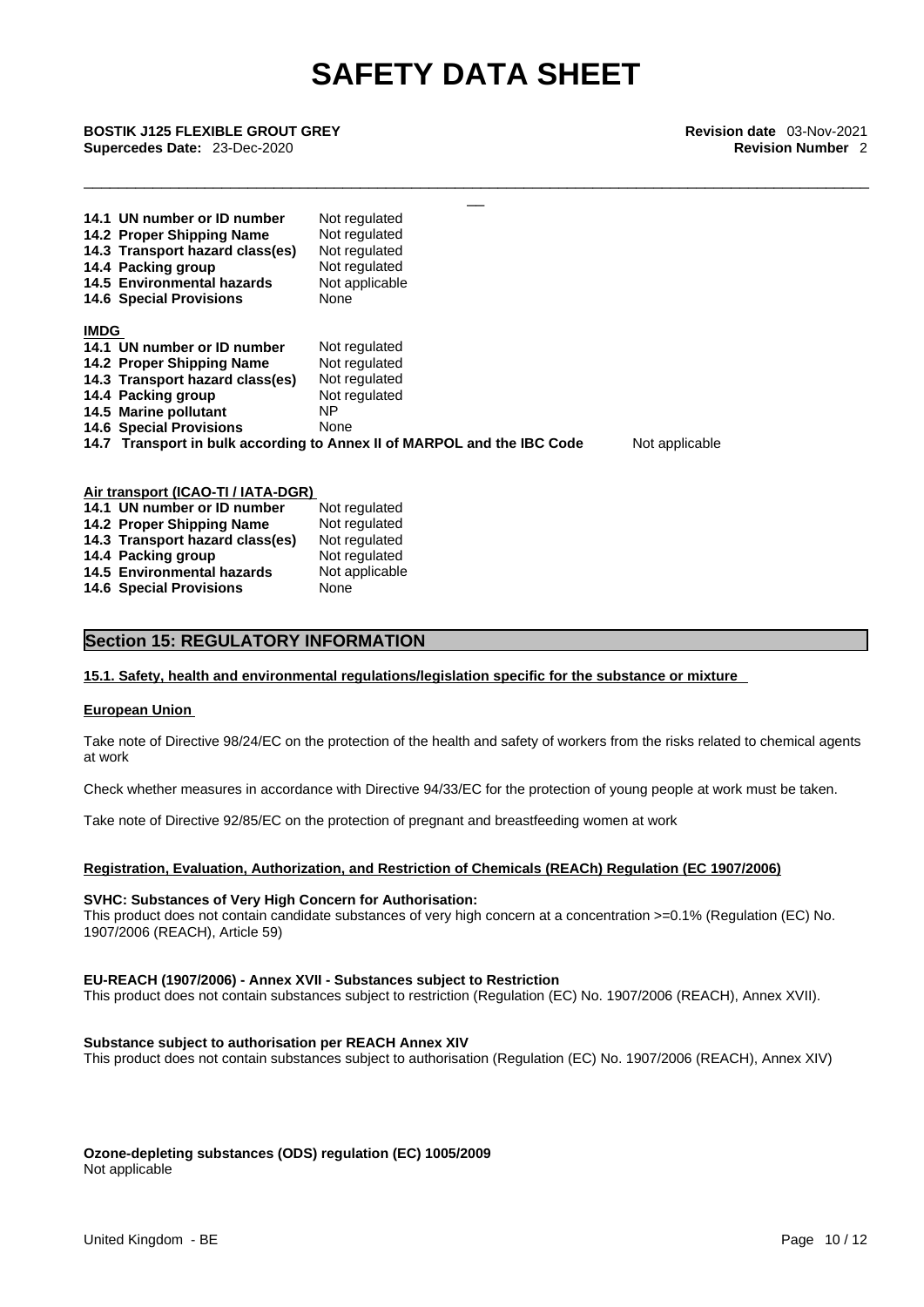\_\_\_\_\_\_\_\_\_\_\_\_\_\_\_\_\_\_\_\_\_\_\_\_\_\_\_\_\_\_\_\_\_\_\_\_\_\_\_\_\_\_\_\_\_\_\_\_\_\_\_\_\_\_\_\_\_\_\_\_\_\_\_\_\_\_\_\_\_\_\_\_\_\_\_\_\_\_\_\_\_\_\_\_\_\_\_\_\_\_\_

\_\_ **BOSTIK J125 FLEXIBLE GROUT GREY Revision date** 03-Nov-2021

**Persistent Organic Pollutants** Not applicable

#### **National regulations**

#### **15.2. Chemical safety assessment**

Chemical Safety Assessments have been carried out by the Reach registrants for substances registered at >10 tpa. No Chemical Safety Assessment has been carried out for this mixture

### **SECTION 16: Other information**

#### **Key or legend to abbreviations and acronyms used in the safety data sheet**

#### **Full text of H-Statements referred to under section 3**

#### H301 - Toxic if swallowed

- H311 Toxic in contact with skin
- H314 Causes severe skin burns and eye damage
- H315 Causes skin irritation
- H317 May cause an allergic skin reaction
- H318 Causes serious eye damage
- H330 Fatal if inhaled
- H335 May cause respiratory irritation
- H372 Causes damage to organs through prolonged or repeated exposure
- H400 Very toxic to aquatic life
- H410 Very toxic to aquatic life with long lasting effects

| <b>TWA</b>  | TWA (time-weighted average)                               |
|-------------|-----------------------------------------------------------|
| <b>STEL</b> | STEL (Short Term Exposure Limit)                          |
| Ceiling     | Ceiling Limit Value                                       |
| $\star$     | Skin designation                                          |
| <b>SVHC</b> | Substance(s) of Very High Concern                         |
| <b>PBT</b>  | Persistent, Bioaccumulative, and Toxic (PBT) Chemicals    |
| vPvB        | Very Persistent and very Bioaccumulative (vPvB) Chemicals |
| STOT RE     | Specific target organ toxicity - Repeated exposure        |
| STOT SE     | Specific target organ toxicity - Single exposure          |
| <b>EWC</b>  | European Waste Catalogue                                  |
|             |                                                           |

## **Key literature references and sources for data**

No information available

| <b>Product Safety &amp; Regulatory Affairs</b> |
|------------------------------------------------|
| $03-Nov-2021$                                  |
|                                                |
| Not applicable.                                |
| No information available                       |
| No information available                       |
|                                                |

**This material safety data sheet complies with the requirements of Regulation (EC) No. 1907/2006**

#### **Disclaimer**